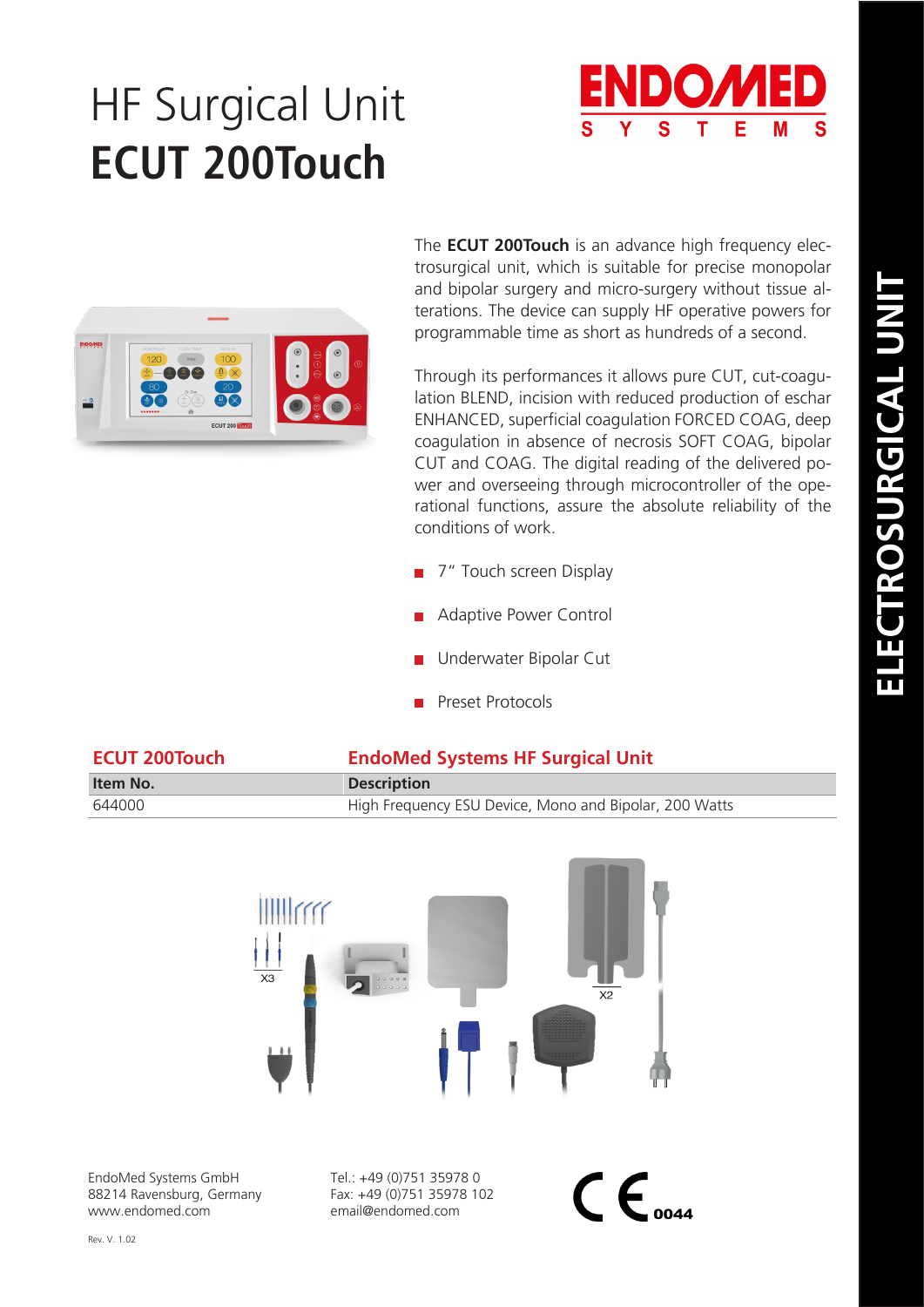### HF Surgical Unit **ECUT 200Touch**



### **Technical Specifications**

| <b>Device</b>                                                        | <b>ECUT 200Touch</b>                                                                                              |
|----------------------------------------------------------------------|-------------------------------------------------------------------------------------------------------------------|
| Patient circuit                                                      |                                                                                                                   |
| RF power pulse emission time                                         | 10 ms - 30 sec                                                                                                    |
| RF power pulse interval                                              | $1 - 30$                                                                                                          |
| Selectable input voltage                                             | 115 - 240 Vac                                                                                                     |
| Mains frequency                                                      | $50 - 60$ Hz                                                                                                      |
| Electrical input power                                               | 750 VA                                                                                                            |
| Dimensions (WxHxD)                                                   | 370 x 145 x 300 mm                                                                                                |
| Weight                                                               | 5,8 Kg                                                                                                            |
| <b>Features</b>                                                      |                                                                                                                   |
| Split return electrode use allowed                                   | Vessel Sealing up to 7 mm<br>$\bullet$                                                                            |
| 7" inch touchscreen display with an intuitive interface<br>$\bullet$ | Adaptive power control<br>$\bullet$                                                                               |
| Activation power with pedal and/or handle<br>$\bullet$               | Patient/plate contact control<br>$\bullet$                                                                        |
| $\bullet$<br>Monopolar and Bipolar independent output                | Underwater Bipolar Cut<br>$\bullet$                                                                               |
| Minimally invasive surgical treatment allowed<br>$\bullet$           | Auto Start/Stop in Bipolar Coag.<br>$\bullet$                                                                     |
| RF power pulse emission time setting<br>$\bullet$                    | RF power pulse interval setting<br>$\bullet$                                                                      |
| Least amount of lateral heat<br>$\bullet$                            | Less smoke in cutting mode<br>$\bullet$                                                                           |
| Sound level control<br>$\bullet$                                     | Planning of the working conditions<br>$\bullet$                                                                   |
| Working condition storing<br>$\bullet$                               | Preset protocols<br>$\bullet$                                                                                     |
| Updates by USB-Stick<br>$\bullet$                                    |                                                                                                                   |
| <b>Controls</b>                                                      |                                                                                                                   |
| Controls                                                             | Patient/Plate circuit monitoring<br>$\bullet$<br>Output power monitoring<br>$\bullet$<br>Automatic self test<br>● |
| <b>Power Outputs</b>                                                 |                                                                                                                   |
| Frequency                                                            | 360 kHz                                                                                                           |
| Output Cut (CUT)                                                     | $200W - 300 \Omega$                                                                                               |
| Output Enhanced CUT (CUT)                                            | $150W - 300 \Omega$                                                                                               |
| Output Blend (CUT/COAG)                                              | $150W - 300 \Omega$                                                                                               |
| Output Forced (COAG)                                                 | $150W - 200 \Omega$                                                                                               |
| Output Soft (COAG)                                                   | 100W - 200 $\Omega$                                                                                               |
| Output Fulguration (COAG)                                            | $100W - 1000 Ω$                                                                                                   |
| Output Bipolar PURE (CUT)                                            | $120W - 50 \Omega$                                                                                                |
| Output Bipolar TUR (CUT)                                             | 120W - 50 $\Omega$                                                                                                |
| Output Bipolar COAG (COAG)                                           | 100W - 50 $\Omega$                                                                                                |
| Output Bipolar SEALING (COAG)                                        | 200W - 50 $\Omega$                                                                                                |
| <b>Classification</b>                                                |                                                                                                                   |
| Safety                                                               | EN60601-1<br>EN60601-1-2<br>EN60601-2-2                                                                           |
| <b>Electrical Class</b>                                              | I CF                                                                                                              |
| MDD 93/42/EC Class                                                   | II b                                                                                                              |

EndoMed Systems GmbH 88214 Ravensburg, Germany www.endomed.com

Tel.: +49 (0)751 35978 0 Fax: +49 (0)751 35978 102 email@endomed.com

 $\mathsf{C}\mathsf{E}_{\scriptscriptstyle{\mathrm{0044}}}$